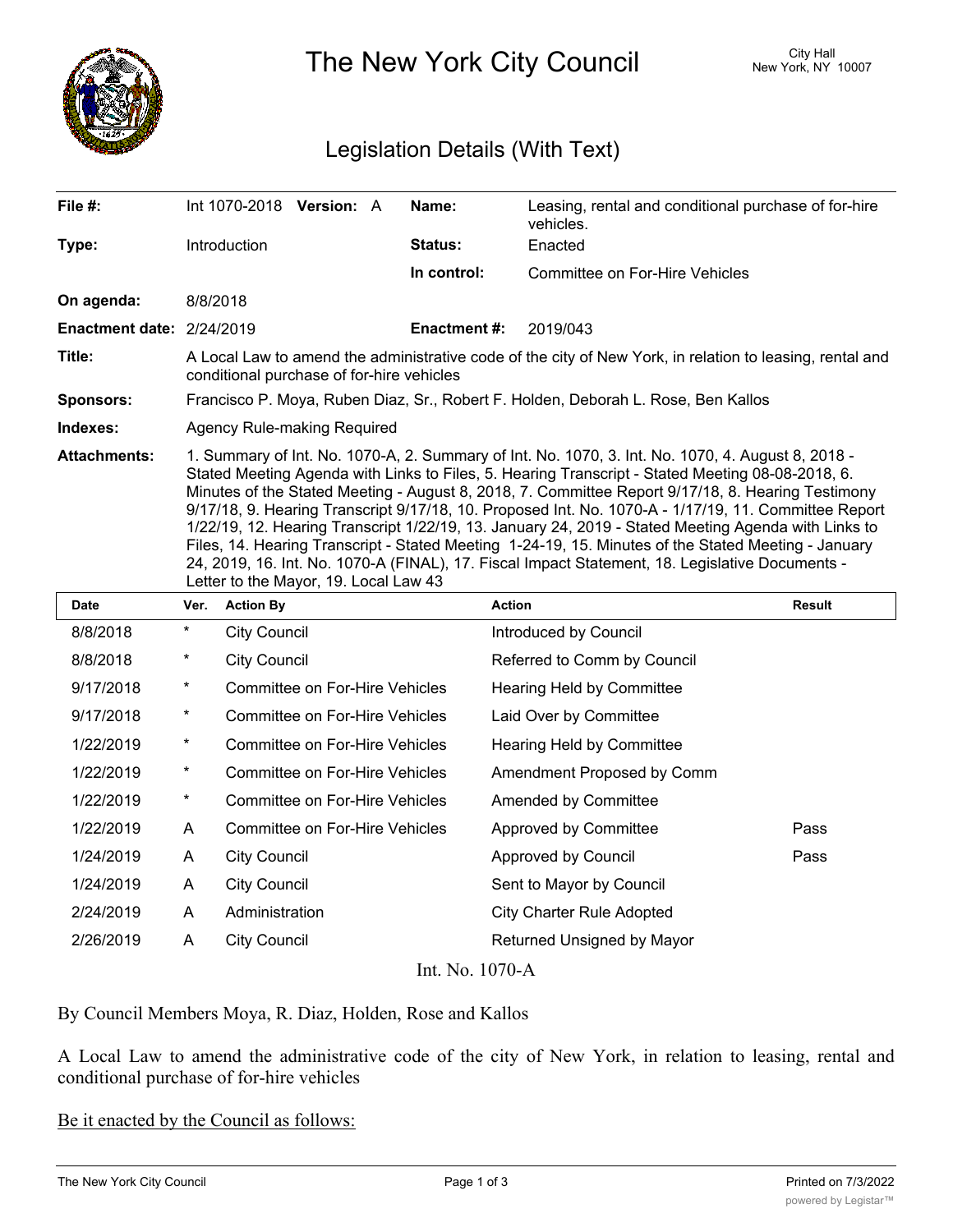## **File #:** Int 1070-2018, **Version:** A

Section 1. Chapter 5 of title 19 of the administrative code of the city of New York is amended by adding a new section 19-553 to read as follows:

§ 19-553 Leasing, rental and conditional purchase of for-hire vehicles. a. The commission shall promulgate consumer protection and disclosure rules regarding leasing, rental, lease-to-own, and conditional purchase arrangements to obtain a for-hire vehicle for use with a license issued by the commission. Such rules may differ for different types of financial arrangements and different lengths of time of such arrangements. In promulgating such rules, the commission shall at a minimum consider the following:

1. A requirement that financial arrangements be in writing and signed by the lessor and lessee, with a copy provided to the lessee upon execution and upon lessee request;

2. Requiring that all terms must be written in clear and unambiguous language;

3. A requirement that the terms of the arrangement include:

(a) The beginning and end date of the arrangement;

(b) All costs and fees that may be charged under the arrangement, with costs for additional services such

as insurance and licensing clearly indicated; and

(c) An explanation of the conditions that will result in the imposition of any cost or fee;

4. A requirement that if the arrangement includes charges for licensing the vehicle with the commission, the arrangement must provide an itemized explanation of the costs associated with such licensing, to include the amount of any fee imposed by the commission; and

5. Requiring that arrangements provide notice of appropriate mechanisms for reporting complaints regarding overcharges.

b. The commission may deny an application for a license for a vehicle subject to a leasing, rental, leaseto-own or conditional purchase arrangement if such leasing, rental, lease-to-own or conditional purchase arrangement does not comply with the rules of the commission.

c. Requirements imposed by the rules promulgated pursuant to this section shall apply only to leasing,